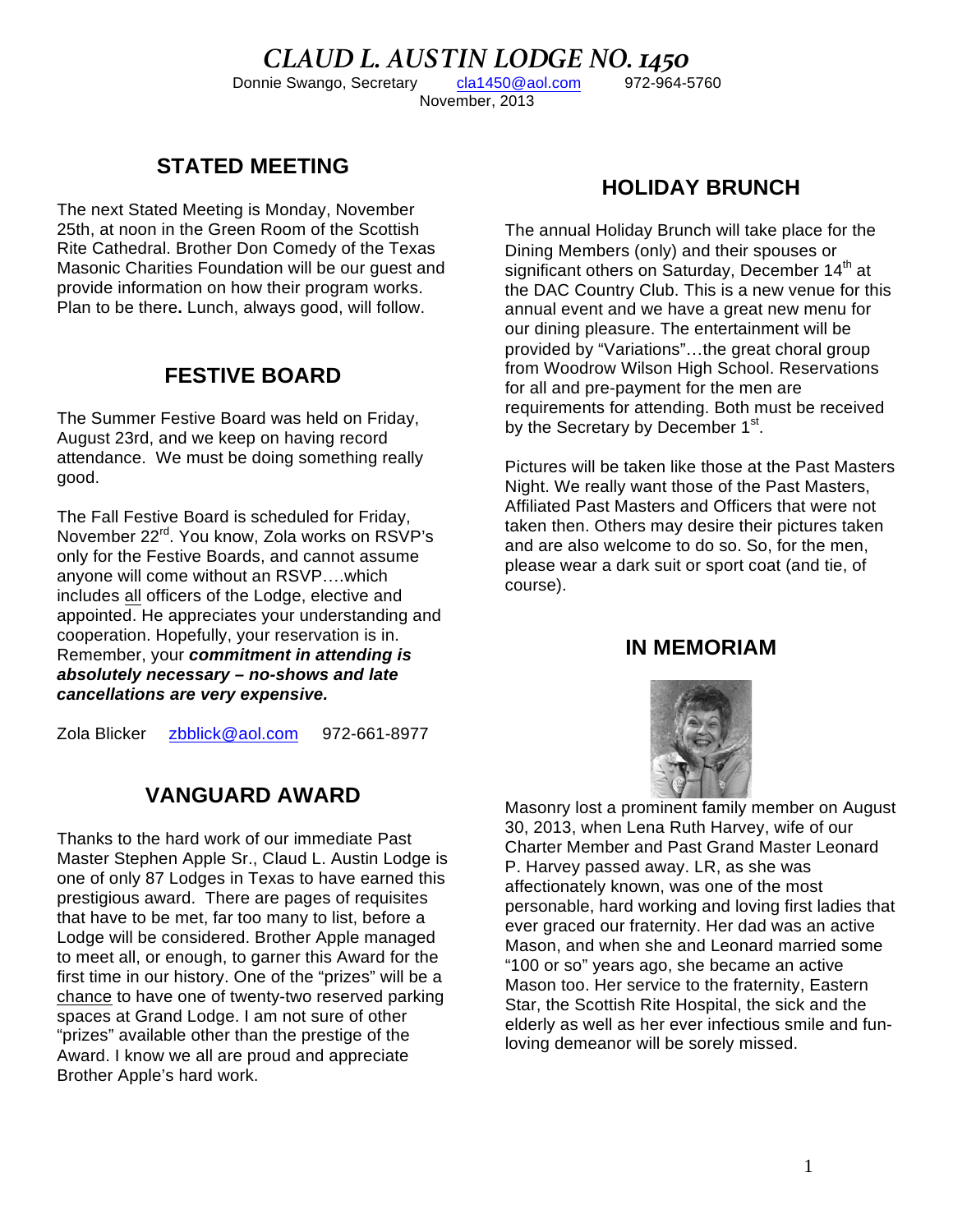## **YOU THINK WE ARE EXPENSIVE?**

The following is from The Lodge St. David's bulletin in Adelaide, South Australia:

# SUBSCRIPTIONS (Dues)

## **1/7/2013 to 30/6/2014 – \$275**

Grand Lodge Dues Per Year - \$118.00

(Look at this, however:) Festive Board \$10.00 per head

## **FACTS OR FICTION**

(reported nonetheless)

"Globally, the production of a given quantity of crop requires 65% less land than it did in 1961," writes author Matt Ridley.

Thanks in large part to cellphone cameras, "Ten percent of all of the photographs made in the entire history of photography were made last year," according to Time.

The average new American home was 1,535 square feet in 1975 and 2,169 square feet in 2010, according to the Census Bureau.

According to Forbes, if a Google employee passes away, "their surviving spouse or domestic partner will receive a check for 50% of their salary every year for the next decade."

The unemployment rate for those with a bachelor's degree is just 3.7% — less than half the nationwide average.

#### **INFIRMERY**

Brother Zola Blicker APM-SD had surgery on both hands/wrists for carpel tunnel syndrome. At last look, he is healing well, though it takes a long time. Brother Larry Winkle PM-Treas gets through with knee replacements a short while ago and just recently had a roto rooter of a carotid artery. I

understand that all went well and he is recovering nicely.

Brother HB Paksoy JD was involved in a head-on collision and underwent two surgeries to repair his right leg….in two places. He was released by the hospital to a rehab center where he spent more than two weeks. He is now at home but cannot put any weight on his leg for another three months or more.

### **ANNUAL COMMUNICATION GRAND LODGE OF TEXAS**

Waco will be a busy city the first weekend in December. The Grand Lodge of Texas will convene Thursday, December 5<sup>th</sup> through Saturday, December  $7<sup>th</sup>$ . It culminates with the election and installation of a new Grand Master. There are the usual recommendations and resolutions to be discussed and voted on. Claud Austin Lodge is always very well represented. I, personally, as usual, do not expect any "earth shaking" changes in Masonry as we know it in Texas.

## **THINK ABOUT IT**

*. "*If we are together nothing is impossible. If we are divided all will fail.*"*

Winston Chuchill

"As we let our own light shine, we unconsciously give other people permission to do the same.*"* Nelson Mandela

# **ROSTER CHANGES**

The following is their current information:

| Pete Botos           | pbotos43@gmail.com         |
|----------------------|----------------------------|
| <b>Charles McKay</b> | 972-977-7576 cell          |
| <b>Bob Chambers</b>  | 2@pobox.com                |
| <b>Chuck Lawson</b>  | chuck.lawson@sbcglobal.net |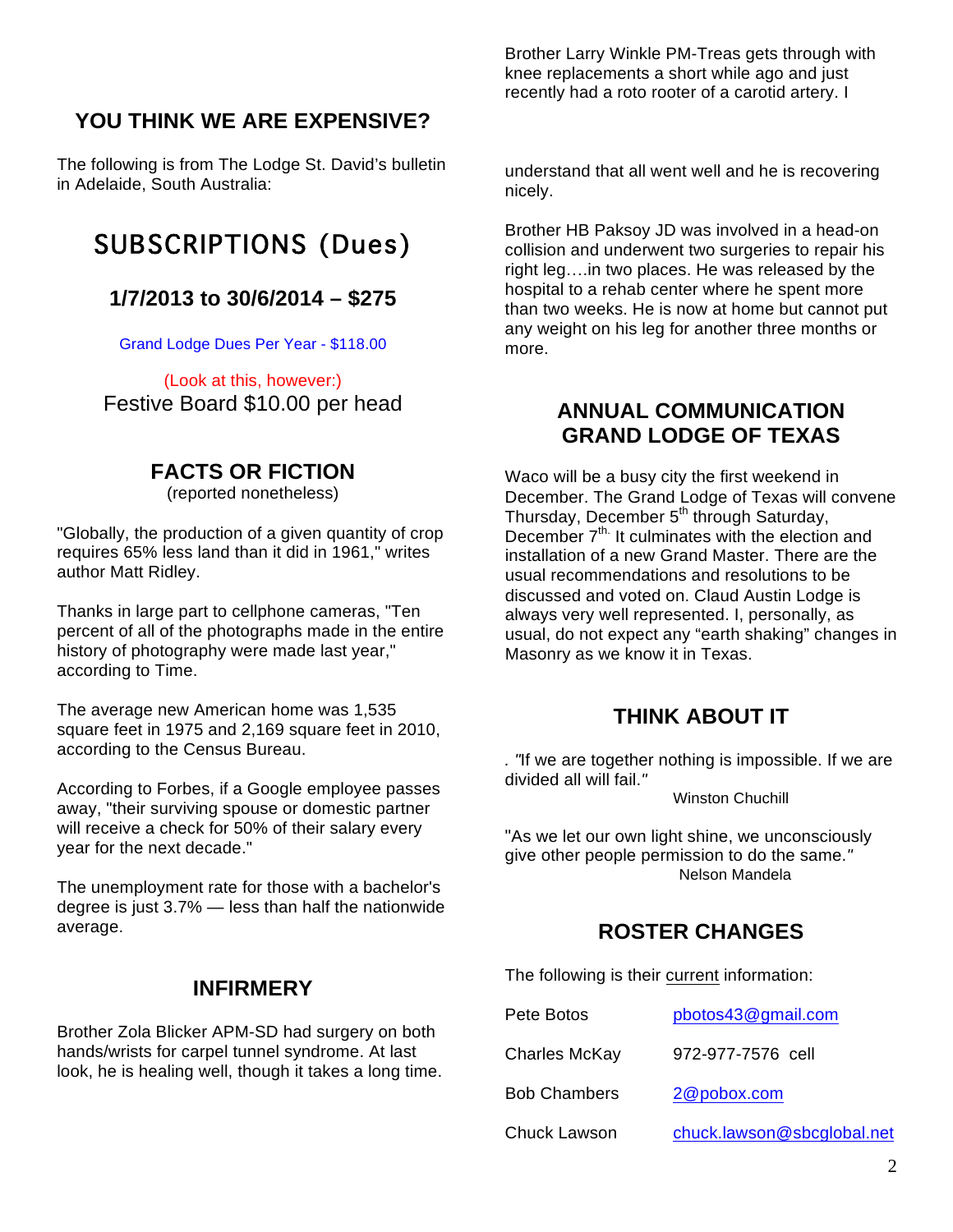# **GALLERY of MEMORIES**



Red Aprons



Red Aprons



Transou & Blicker



Carter, Carter & Regian



Thompson & Hudel



First Picture



Todd & Dillard



Harvey & Dillard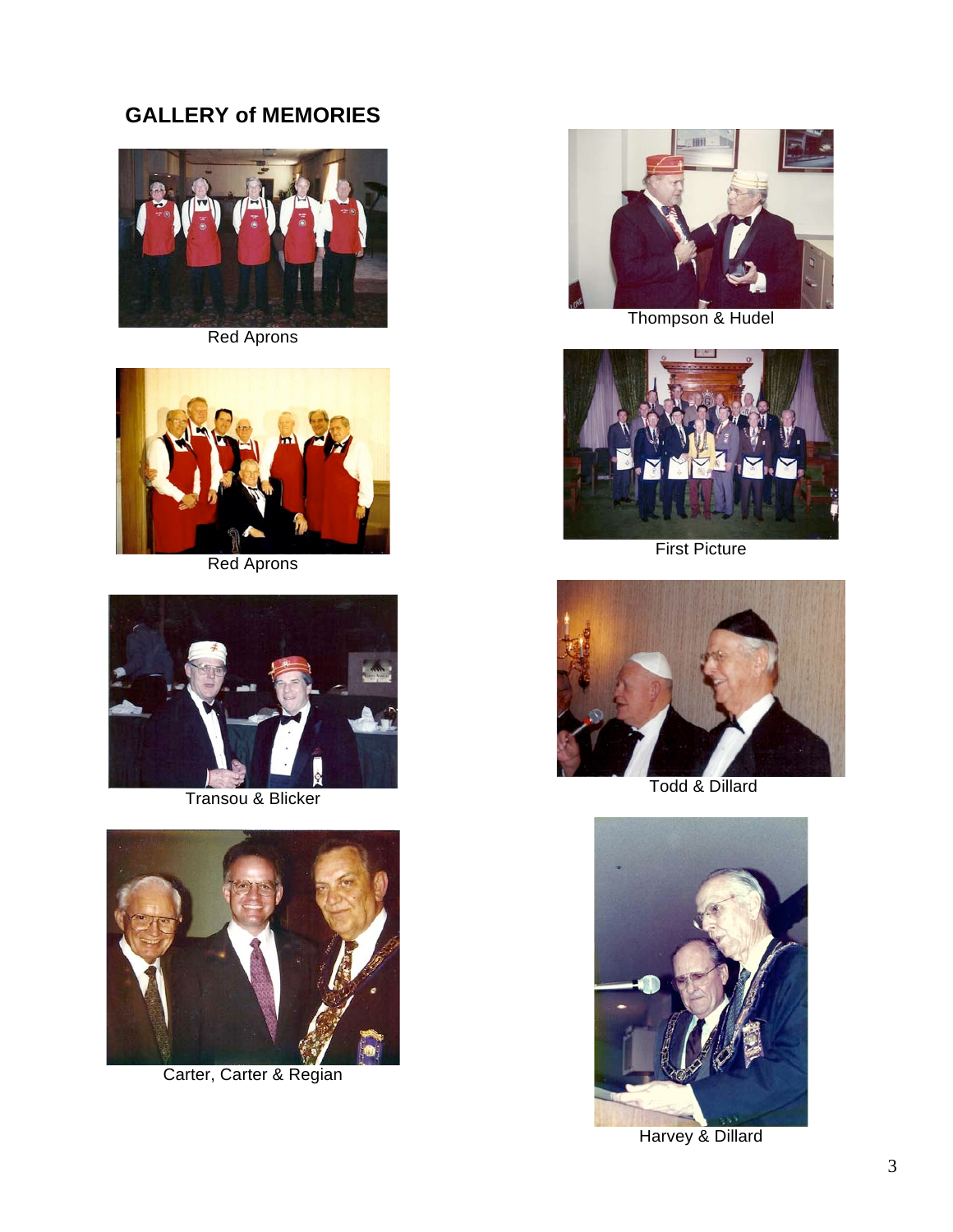

Scoonmaker & Transou



**Blalack** 





**Hoffman** 

'Tis the season to be jolly